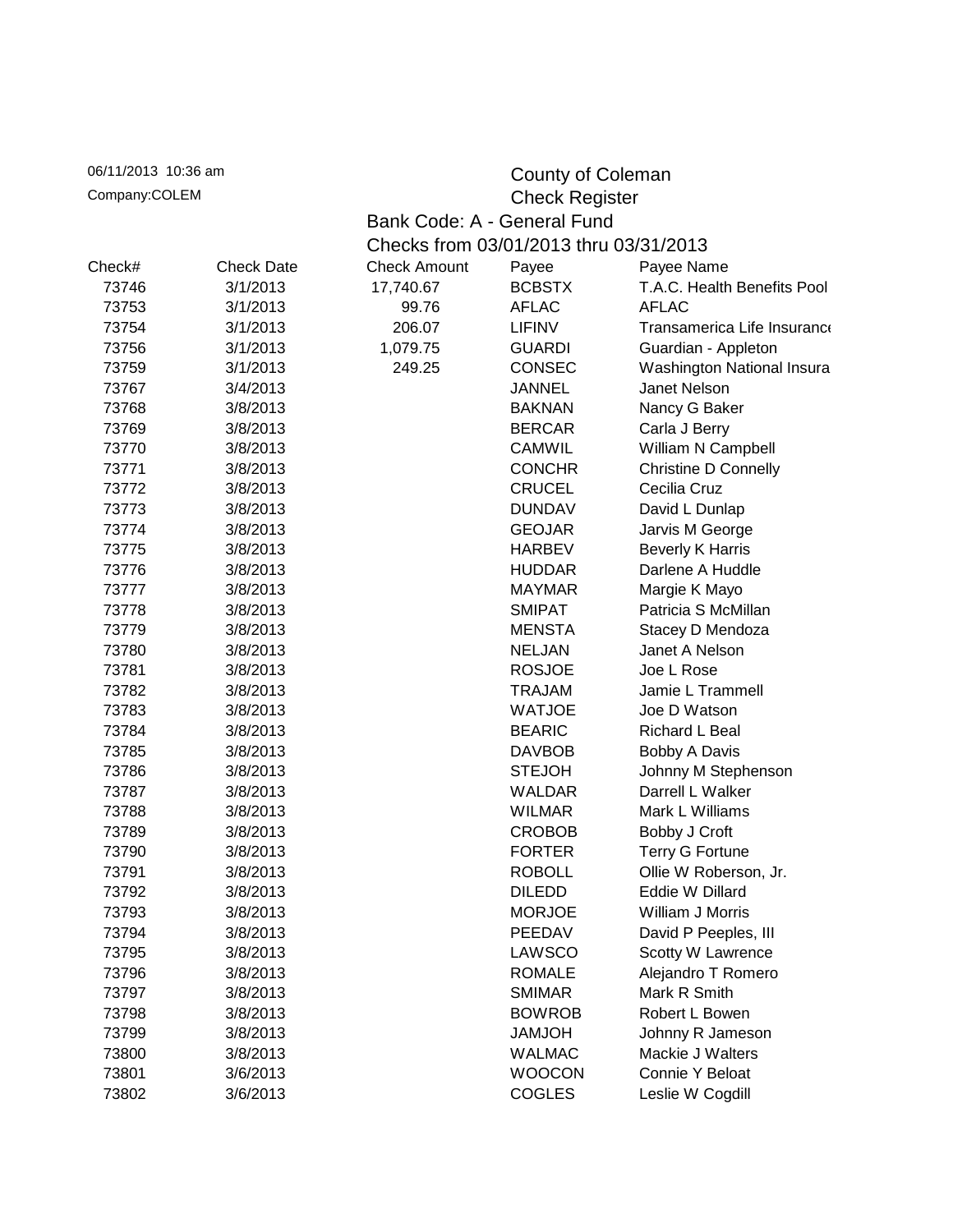| 73803 | 3/6/2013  |        | <b>HAMMIC</b> | Linda M Hammonds       |
|-------|-----------|--------|---------------|------------------------|
| 73804 | 3/6/2013  |        | <b>JONRAY</b> | Raymond E Jones, Sr.   |
| 73805 | 3/6/2013  |        | <b>KENJAC</b> | Jackie D Kenney        |
| 73806 | 3/6/2013  |        | <b>LANCAS</b> | Archie W Lancaster     |
| 73807 | 3/6/2013  |        | LAWJES        | Jessie W Laws          |
| 73808 | 3/6/2013  |        | MELBRA        | Branden A Melot        |
| 73809 | 3/6/2013  |        | <b>PLUVIC</b> | Vickie S Melot         |
| 73810 | 3/6/2013  |        | <b>MOONAT</b> | Natasha G Moody        |
| 73811 | 3/6/2013  |        | <b>PONGER</b> | Gerald L Pond          |
| 73812 | 3/6/2013  |        | <b>TURROB</b> | <b>Robert W Turner</b> |
| 73813 | 3/6/2013  |        | <b>WATCIN</b> | Cindy L Watson         |
| 73814 | 3/6/2013  |        | WILWIL        | Willie D Williams      |
| 73815 | 3/6/2013  |        | <b>WIFDAN</b> | Daniel L Wipff         |
| 73816 | 3/11/2013 | 200.00 | <b>PAUJEN</b> | Paul Jensen            |

## 06/11/2013 10:36 am **County of Coleman** Company:COLEM Company:COLEM Check Register Bank Code: A - General Fund

| Check# | <b>Check Date</b> | <b>Check Amount</b> | Payee         | Payee Name                         |
|--------|-------------------|---------------------|---------------|------------------------------------|
| 73817  | 3/11/2013         | 1,718.19            | <b>SHOBAS</b> | Shoppin Basket                     |
| 73818  | 3/11/2013         | 226.62              | <b>HIGBRO</b> | Higginbotham Bros True Va          |
| 73819  | 3/11/2013         | 563.88              | <b>SPRINT</b> | <b>SPRINT</b>                      |
| 73820  | 3/11/2013         | 8.33                | <b>QUICOR</b> | <b>Quill Corporation</b>           |
| 73821  | 3/11/2013         | 89.00               | <b>ICS</b>    | <b>ICS</b>                         |
| 73822  | 3/11/2013         | 217.35              | <b>BLEFOR</b> | <b>Bledsoe Ford-Mercury</b>        |
| 73823  | 3/11/2013         | 15.00               | <b>WILTIR</b> | <b>Williams Tire Store</b>         |
| 73824  | 3/11/2013         | 15.00               | <b>COLAUT</b> | Coleman Automotive and Tr          |
| 73825  | 3/11/2013         | 42.40               | <b>STACOF</b> | <b>Standard Coffee Service Co</b>  |
| 73826  | 3/11/2013         | 34.00               | <b>BALMEM</b> | <b>Ballinger Memorial Hospital</b> |
| 73827  | 3/11/2013         | 100.00              | <b>COJEDU</b> | County Judge Education Fu          |
| 73828  | 3/11/2013         | 462.00              | <b>WCTCOG</b> | West Central Texas Council         |
| 73829  | 3/11/2013         | 59.00               | <b>COTECO</b> | Coleman Co. Telecommunio           |
| 73830  | 3/11/2013         | 502.33              | <b>NANCAM</b> | Nance Campbell                     |
| 73831  | 3/11/2013         | 416.66              | <b>COMCOR</b> | District Adult Probation Dep       |
| 73832  | 3/11/2013         | 240.00              | <b>UNTCEN</b> | University of North Texas          |
| 73833  | 3/11/2013         | 69.99               | <b>OFFDEP</b> | <b>Office Depot</b>                |
| 73834  | 3/11/2013         | 67.74               | JANNEL        | Janet Nelson                       |
| 73835  | 3/11/2013         | 183.65              | <b>WELFAR</b> | Wells Fargo Financial Leasi        |
| 73836  | 3/11/2013         | 2,700.00            | <b>TEXWIL</b> | Texas Wildlife Damage Mgr          |
| 73837  | 3/11/2013         | 1,683.79            | <b>CITCOL</b> | City of Coleman                    |
| 73838  | 3/11/2013         | 50.00               | <b>WADTUR</b> | <b>Wade Turner</b>                 |
| 73839  | 3/11/2013         | 36,983.06           | <b>COCTAX</b> | Coleman County Tax Appra           |
| 73840  | 3/11/2013         | 11,136.94           | <b>REEMCK</b> | Reed, McKee & Co. P.C.             |
| 73841  | 3/11/2013         | 3,500.00            | <b>COCOME</b> | Coleman County Medical Co          |
| 73842  | 3/11/2013         | 4,000.00            | <b>COLPUB</b> | Coleman Public Library             |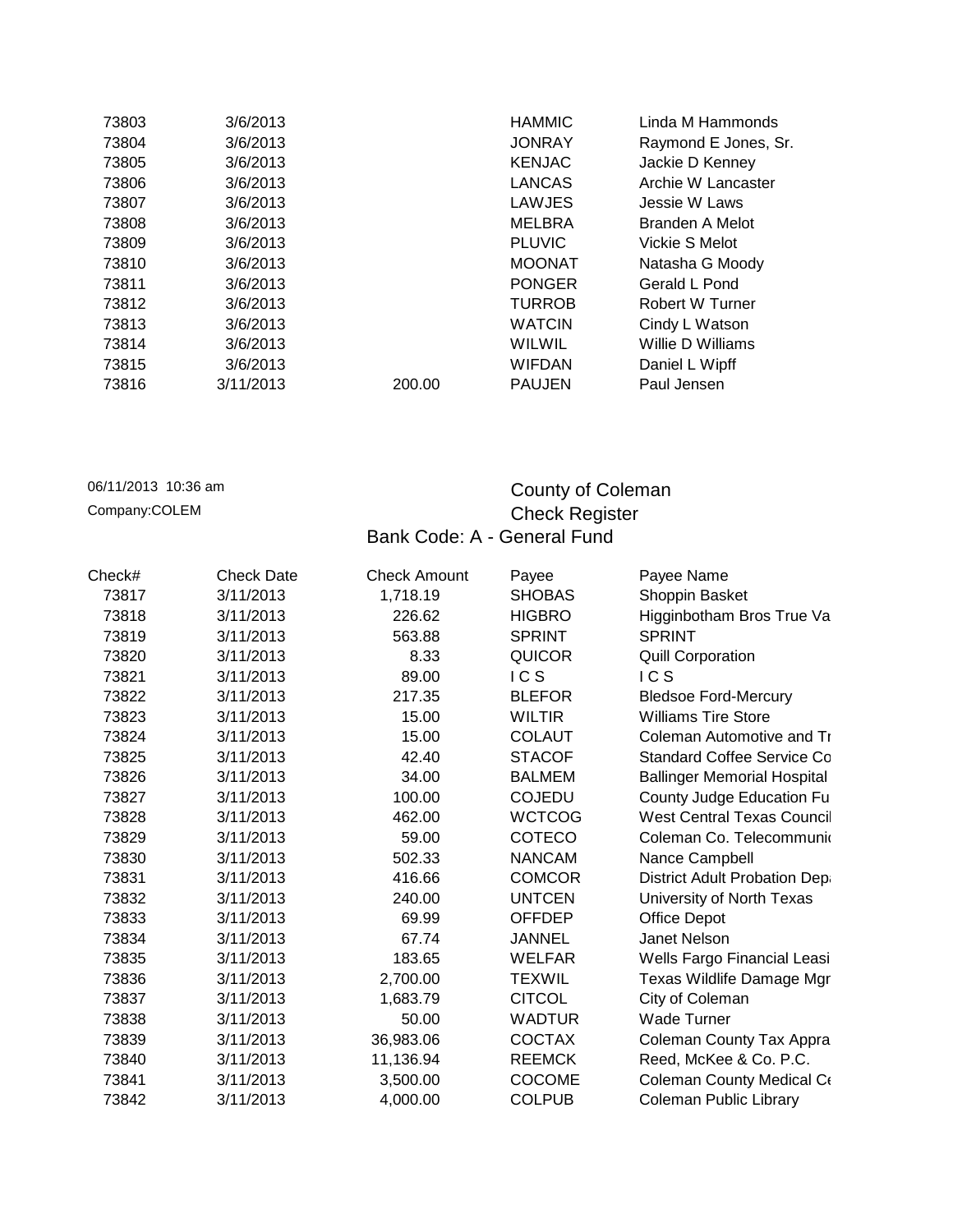| 73843 | 3/11/2013 | 450.00   | <b>JEFJOH</b> | Jeff Johnson                      |
|-------|-----------|----------|---------------|-----------------------------------|
| 73844 | 3/11/2013 | 980.00   | <b>JOHBLA</b> | John Lee Blagg                    |
| 73845 | 3/11/2013 | 750.00   | <b>DERHAM</b> | Derek Hampton                     |
| 73846 | 3/11/2013 | 172.70   | <b>TOSFIN</b> | <b>Toshiba Financial Services</b> |
| 73847 | 3/11/2013 | 196.54   | <b>XERCOR</b> | Xerox Corporation                 |
| 73848 | 3/11/2013 | 92.00    | <b>POMAST</b> | Postmaster                        |
| 73849 | 3/11/2013 | 5,460.00 | <b>RCOSHE</b> | <b>Runnels County Treasurer</b>   |
| 73850 | 3/11/2013 | 446.00   | <b>TOMGRE</b> | Tom Green County Clerk            |
| 73851 | 3/11/2013 | 87.50    | <b>INTBAT</b> | Interstate All Battery Center     |
| 73852 | 3/11/2013 | 140.00   | <b>TCSHER</b> | Taylor County Sheriff's Depa      |
| 73853 | 3/8/2013  | 461.27   | <b>HUNTAL</b> | <b>Talonda M Hunt</b>             |
| 73854 | 3/8/2013  |          | <b>ROSAMI</b> | Amie J Rosalez                    |
| 73855 | 3/8/2013  |          | <b>SANSHI</b> | Shirley C Sansing                 |
| 73910 | 3/11/2013 | 101.69   | <b>VERSOU</b> | <b>Verizon Southwest</b>          |
| 73911 | 3/12/2013 | 40.00    | <b>ELECOU</b> | Eleventh Court of Appeals         |
| 73914 | 3/18/2013 | 319.76   | <b>VERSOU</b> | <b>Verizon Southwest</b>          |
| 73921 | 3/22/2013 |          | <b>HUNTAL</b> | Talonda M Hunt                    |
| 73922 | 3/22/2013 |          | <b>BAKNAN</b> | Nancy G Baker                     |
| 73923 | 3/22/2013 |          | <b>BERCAR</b> | Carla J Berry                     |
| 73924 | 3/22/2013 |          | <b>CAMWIL</b> | William N Campbell                |
| 73925 | 3/22/2013 |          | <b>CONCHR</b> | <b>Christine D Connelly</b>       |
| 73926 | 3/22/2013 |          | <b>CRUCEL</b> | Cecilia Cruz                      |
| 73927 | 3/22/2013 |          | <b>DUNDAV</b> | David L Dunlap                    |
| 73928 | 3/22/2013 |          | <b>GEOJAR</b> | Jarvis M George                   |
| 73929 | 3/22/2013 |          | <b>HARBEV</b> | <b>Beverly K Harris</b>           |
| 73930 | 3/22/2013 |          | <b>HUDDAR</b> | Darlene A Huddle                  |
| 73931 | 3/22/2013 |          | <b>EDWTIN</b> | Tina G Lamb                       |
| 73932 | 3/22/2013 |          | <b>MAYMAR</b> | Margie K Mayo                     |
| 73933 | 3/22/2013 |          | <b>SMIPAT</b> | Patricia S McMillan               |
| 73934 | 3/22/2013 |          | <b>MENSTA</b> | Stacey D Mendoza                  |
| 73935 | 3/22/2013 |          | <b>NELJAN</b> | Janet A Nelson                    |
| 73936 | 3/22/2013 |          | <b>QUIDAR</b> | Darla R Quinney                   |

## 06/11/2013 10:36 am **County of Coleman** Company:COLEM Company:COLEM Bank Code: A - General Fund

| Check# | <b>Check Date</b> | <b>Check Amount</b> | Payee         | Payee Name          |
|--------|-------------------|---------------------|---------------|---------------------|
| 73937  | 3/22/2013         |                     | <b>ROSJOE</b> | Joe L Rose          |
| 73938  | 3/22/2013         |                     | <b>TRAJAM</b> | Jamie L Trammell    |
| 73939  | 3/22/2013         |                     | <b>WATJOE</b> | Joe D Watson        |
| 73940  | 3/22/2013         |                     | <b>BEARIC</b> | Richard L Beal      |
| 73941  | 3/22/2013         |                     | <b>DAVBOB</b> | Bobby A Davis       |
| 73942  | 3/22/2013         |                     | <b>STEJOH</b> | Johnny M Stephenson |
| 73943  | 3/22/2013         |                     | <b>WALDAR</b> | Darrell L Walker    |
| 73944  | 3/22/2013         |                     | <b>WILMAR</b> | Mark L Williams     |
| 73945  | 3/22/2013         |                     | <b>CROBOB</b> | Bobby J Croft       |
|        |                   |                     |               |                     |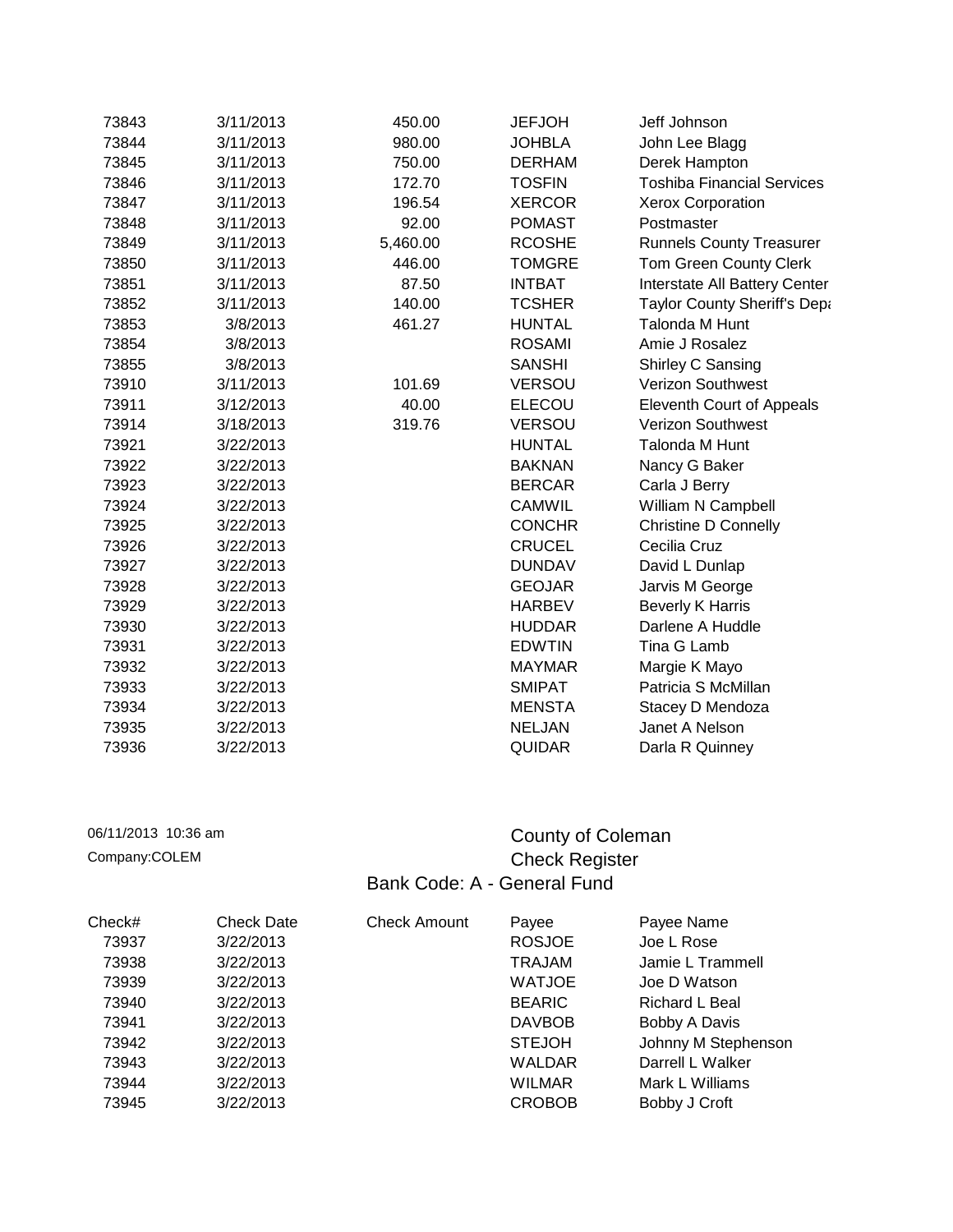| 73946 | 3/22/2013 |        | <b>FORTER</b> | <b>Terry G Fortune</b>         |
|-------|-----------|--------|---------------|--------------------------------|
| 73947 | 3/22/2013 |        | <b>ROBOLL</b> | Ollie W Roberson, Jr.          |
| 73948 | 3/22/2013 |        | <b>DILEDD</b> | Eddie W Dillard                |
| 73949 | 3/22/2013 |        | <b>MORJOE</b> | William J Morris               |
| 73950 | 3/22/2013 |        | PEEDAV        | David P Peeples, III           |
| 73951 | 3/22/2013 |        | LAWSCO        | Scotty W Lawrence              |
| 73952 | 3/22/2013 |        | <b>ROMALE</b> | Alejandro T Romero             |
| 73953 | 3/22/2013 |        | <b>SMIMAR</b> | Mark R Smith                   |
| 73954 | 3/22/2013 |        | <b>BOWROB</b> | Robert L Bowen                 |
| 73955 | 3/22/2013 |        | HOLMAL        | Johnny R Jameson               |
| 73956 | 3/22/2013 |        | <b>WALMAC</b> | Mackie J Walters               |
| 73957 | 3/20/2013 |        | <b>WOOCON</b> | Connie Y Beloat                |
| 73958 | 3/20/2013 |        | <b>BRIMAR</b> | Mary J Brixey                  |
| 73959 | 3/20/2013 |        | <b>COGLES</b> | Leslie W Cogdill               |
| 73960 | 3/20/2013 |        | <b>HAMMIC</b> | Linda M Hammonds               |
| 73961 | 3/20/2013 |        | <b>JONRAY</b> | Raymond E Jones, Sr.           |
| 73962 | 3/20/2013 |        | <b>KENJAC</b> | Jackie D Kenney                |
| 73963 | 3/20/2013 |        | LANCAS        | Archie W Lancaster             |
| 73964 | 3/20/2013 |        | LAWJES        | Jessie W Laws                  |
| 73965 | 3/20/2013 |        | <b>MELBRA</b> | <b>Branden A Melot</b>         |
| 73966 | 3/20/2013 |        | <b>PLUVIC</b> | Vickie S Melot                 |
| 73967 | 3/20/2013 |        | <b>MOONAT</b> | Natasha G Moody                |
| 73968 | 3/20/2013 |        | <b>PONGER</b> | Gerald L Pond                  |
| 73969 | 3/20/2013 |        | <b>TURROB</b> | Robert W Turner                |
| 73970 | 3/20/2013 |        | <b>WATCIN</b> | Cindy L Watson                 |
| 73971 | 3/20/2013 |        | WILWIL        | Willie D Williams              |
| 73972 | 3/20/2013 |        | WIFDAN        | Daniel L Wipff                 |
| 73973 | 3/21/2013 | 30.00  | ZZMISC        | Kathryn Kraatz                 |
| 73974 | 3/21/2013 | 30.00  | ZZMISC        | Kenna Stevenson                |
| 73975 | 3/21/2013 | 30.00  | <b>ZZMISC</b> | Jamie L Burdick                |
| 73976 | 3/21/2013 | 30.00  | ZZMISC        | Tia Beasley                    |
| 73977 | 3/21/2013 | 30.00  | ZZMISC        | James Winstead                 |
| 73978 | 3/21/2013 | 30.00  | ZZMISC        | <b>Richard Cupps</b>           |
| 73979 | 3/21/2013 | 30.00  | <b>ZZMISC</b> | Maria D Fleming                |
| 73980 | 3/21/2013 | 30.00  | ZZMISC        | Trebor L Moore                 |
| 73981 | 3/21/2013 | 30.00  | <b>ZZMISC</b> | Amber Burrage                  |
| 73982 | 3/21/2013 | 30.00  | <b>ZZMISC</b> | Troy L Willis                  |
| 73983 | 3/21/2013 | 30.00  | <b>ZZMISC</b> | Julie Durham                   |
| 73984 | 3/21/2013 | 30.00  | <b>ZZMISC</b> | Dewayne Saverance              |
| 73986 | 3/25/2013 | 115.94 | <b>XERCOR</b> | <b>Xerox Corporation</b>       |
| 73987 | 3/25/2013 | 140.82 | <b>TAXCOL</b> | Jamie Trammell                 |
| 73988 | 3/25/2013 | 40.00  | <b>MAYDIS</b> | Margie Mayo District clerk     |
| 73989 | 3/25/2013 | 239.35 | <b>ACCPLU</b> | <b>Accuracy Plus Reporting</b> |
| 73990 | 3/25/2013 | 137.08 | OFFDEP        | Office Depot                   |
| 73991 | 3/25/2013 | 207.72 | ABICOU        | Abilene Court Reporters        |
| 73992 | 3/25/2013 | 254.19 | <b>ADVOFF</b> | Advantage Office Products I    |
| 73993 | 3/25/2013 | 330.00 | ALLEVA        | <b>Allicyn Evans</b>           |
| 73994 | 3/25/2013 | 965.00 | <b>PATHOW</b> | Patrick Howard,                |
| 73995 | 3/25/2013 | 900.00 | <b>PAUJEN</b> | Paul Jensen                    |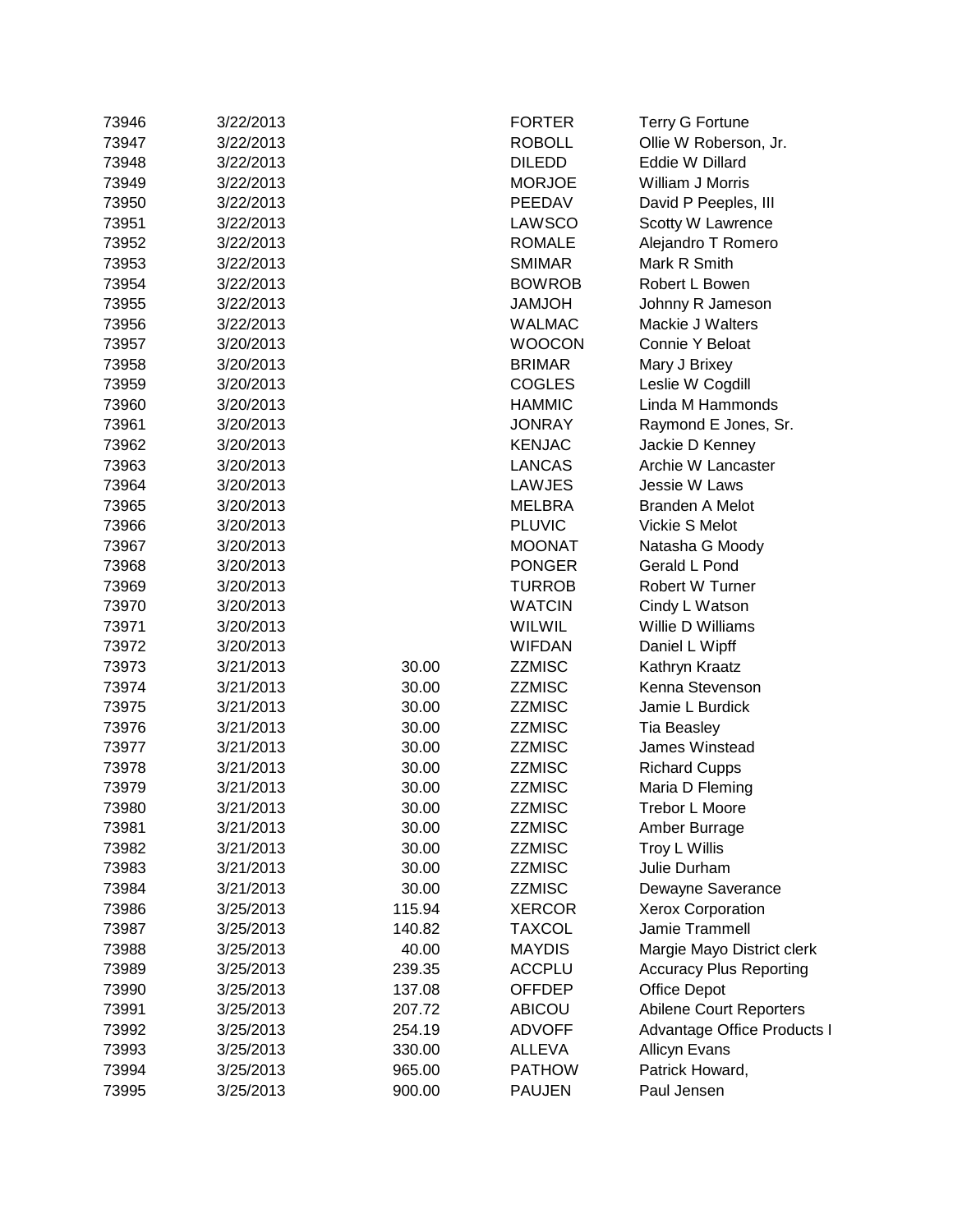06/11/2013 10:36 am County of Coleman Company:COLEM Company:COLEM Check Register Bank Code: A - General Fund

| Check# | <b>Check Date</b> | <b>Check Amount</b> | Payee         | Payee Name                         |
|--------|-------------------|---------------------|---------------|------------------------------------|
| 73996  | 3/25/2013         | 175.36              | <b>SHEOFF</b> | Wade Turner, Sheriff               |
| 73997  | 3/25/2013         | 21.50               | <b>INTBAT</b> | Interstate All Battery Center      |
| 73998  | 3/25/2013         | 13.30               | ICS           | ICS                                |
| 73999  | 3/25/2013         | 595.20              | <b>BENKEI</b> | Ben E. Keith Company               |
| 74000  | 3/25/2013         | 21.81               | <b>KEEDRU</b> | Keel Drug                          |
| 74001  | 3/25/2013         | 1,050.00            | <b>DARHOR</b> | Dark Horse Arms                    |
| 74002  | 3/25/2013         | 170.01              | <b>KIROFF</b> | Kirbo's Office Systems             |
| 74003  | 3/25/2013         | 1,664.03            | <b>TRIPLB</b> | <b>Triple B Fuel</b>               |
| 74004  | 3/25/2013         | 45.61               | <b>DERDIR</b> | <b>Dermatec Direct</b>             |
| 74005  | 3/25/2013         | 2,604.63            | <b>CARSER</b> | <b>Card Service Center</b>         |
| 74006  | 3/25/2013         | 124.80              | <b>TOUCOM</b> | <b>Touchtone Communications</b>    |
| 74007  | 3/25/2013         | 1,358.30            | <b>VERSOU</b> | <b>Verizon Southwest</b>           |
| 74008  | 3/25/2013         | 2,500.00            | <b>TARCOU</b> | <b>Tarrant County Medical Exa</b>  |
| 74009  | 3/25/2013         | 180.00 V            | <b>TAC</b>    | <b>Texas Association of Counti</b> |
| 74010  | 3/25/2013         | 1,000.00            | <b>CHAPS</b>  | Coleman Heritage, Arts & P         |
| 74011  | 3/25/2013         | 458.34              | <b>CMCDON</b> | <b>Charles McDonald</b>            |
| 74012  | 3/25/2013         | 99.00               | <b>GARELE</b> | <b>Gardner Electric</b>            |
| 74013  | 3/25/2013         | 62.88               | <b>ORKPES</b> | <b>Orkin Pest Control</b>          |
| 74014  | 3/25/2013         | 414.47              | <b>WESTEX</b> | West Texas Fire Extinguish         |
| 74015  | 3/25/2013         | 515.90              | <b>ATMENE</b> | Atmos Energy                       |
| 74016  | 3/25/2013         | 119.96              | <b>QUICOR</b> | <b>Quill Corporation</b>           |
| 74017  | 3/25/2013         | 64.74               | <b>COLMED</b> | <b>Coleman Medical Associate</b>   |
| 74018  | 3/25/2013         | 160.00              | <b>UNIELE</b> | United Elevator Service Inc        |
| 74019  | 3/25/2013         | 60.46               | <b>THOWHE</b> | Thomas M. Wheeler, Judge           |
| 74020  | 3/25/2013         |                     | <b>ROSAMI</b> | Amie J Rosalez                     |
| 74021  | 3/25/2013         |                     | <b>SANSHI</b> | Shirley C Sansing                  |
| 74040  | 3/25/2013         | 29,489.21           | ALL&AL        | Allen & Allen                      |
| 74042  | 3/28/2013         | 400.00              | <b>JOHWEE</b> | John Weeks                         |
| 74043  | 3/28/2013         | 150.00              | <b>CONVAL</b> | Concho Valley Regional For         |
| 74044  | 3/28/2013         | 300.00              | <b>MENHEA</b> | Mental Health and Retardati        |
| 74045  | 3/28/2013         | 500.00              | <b>TAYCOU</b> | <b>Taylor County Juvenile Prob</b> |
| 74046  | 3/28/2013         | 200.00              | SANVOL        | Santa Anna Volunteer Fire          |
| 74047  | 3/28/2013         | 75.00               | SOUCOL        | South Coleman County Fire          |
| 74048  | 3/28/2013         | 150.00              | <b>BURFIR</b> | <b>Burkett Fire Dept.</b>          |
| 74049  | 3/28/2013         | 75.00               | <b>LAKCOL</b> | Lake Coleman VFD                   |
| 74050  | 3/28/2013         | 75.00               | <b>VALFIR</b> | Valera Fire Department             |
| 74051  | 3/28/2013         | 75.00               | <b>COMSHO</b> | Comanche Shores Fire Dep           |
| 74052  | 3/28/2013         | 75.00               | <b>TALFIR</b> | <b>Talpa Fire Department</b>       |
| 74053  | 3/28/2013         | 5,300.00            | <b>CITCOL</b> | City of Coleman                    |
| 74054  | 3/28/2013         | 50.00               | <b>COLFOO</b> | <b>Christian Family Ministries</b> |
| 74055  | 3/28/2013         | 75.00               | <b>NOVFIR</b> | Rough Creek Fire Departme          |
| 74056  | 3/28/2013         | 500.00              | <b>JOHPEA</b> | John Pearce                        |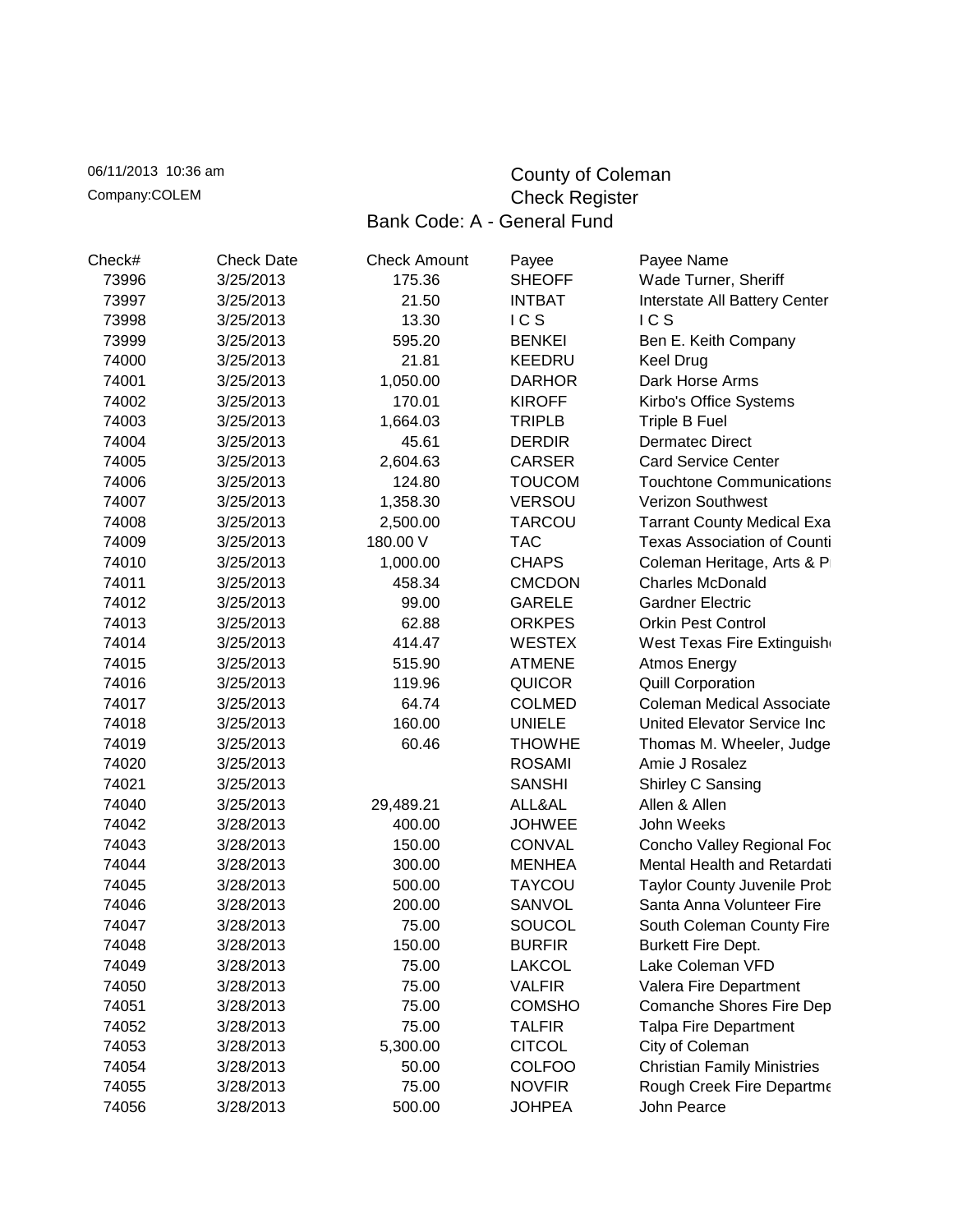| 74057               | 3/28/2013    | 75.00                         | <b>GLCOVE</b>                                                        | Glen Cove Volunteer Fire D        |
|---------------------|--------------|-------------------------------|----------------------------------------------------------------------|-----------------------------------|
| 74058               | 3/28/2013    | 500.00                        | <b>HEAHEM</b>                                                        | Law Office of Heath Hemph         |
| 215                 | <b>TOTAL</b> | ########                      |                                                                      | 1 Voided Check(s) Total: 18       |
| 06/11/2013 10:36 am |              |                               | <b>County of Coleman</b>                                             |                                   |
| Company:COLEM       |              |                               |                                                                      |                                   |
|                     |              |                               | <b>Check Register</b><br>Bank Code: B - General Road and Bridge Fund |                                   |
|                     |              |                               | Checks from 03/01/2013 thru 03/31/2013                               |                                   |
| Check#              |              | <b>Check Dat Check Amount</b> | Payee                                                                | Payee Name                        |
| 73747               |              | 3/1/2013 10,613.40            | <b>BCBSTX</b>                                                        | T.A.C. Health Benefits Pool       |
| 73752               | 3/1/2013     | 224.00                        | <b>LISTBL</b>                                                        | Blue Cross Blue Shield of To      |
| 73757               | 3/1/2013     | 87.40                         | <b>GUARDI</b>                                                        | Guardian - Appleton               |
| 73760               | 3/1/2013     | 214.50                        | <b>CONSEC</b>                                                        | Washington National Insura        |
| 73763               | 3/1/2013     | 31.90                         | <b>TRALIF</b>                                                        | Conseco Life Insurance Co.        |
| 73764               | 3/1/2013     | 463.08                        | <b>TRIPLB</b>                                                        | Triple B Fuel                     |
| 73856               | 3/11/2013    | 180.00                        | <b>COLMAC</b>                                                        | Coleman Machine & Weldin          |
| 73857               | 3/11/2013    | 59.91                         | <b>JOHIMP</b>                                                        | Johnson Implement Compa           |
| 73858               | 3/11/2013    | 131.32                        | <b>MONAUT</b>                                                        | <b>Monroe Auto Parts</b>          |
| 73859               | 3/11/2013    | 3,500.00                      | <b>REEMCK</b>                                                        | Reed, McKee & Co. P.C.            |
| 73912               | 3/14/2013    | 95.40                         | <b>TRIPLB</b>                                                        | Triple B Fuel                     |
| 73914               | 3/18/2013    | 85.40                         | <b>BUDKWI</b>                                                        | Buddy's Kwik Stop                 |
| 73917               | 3/19/2013    | 329.47                        | <b>TRIPLB</b>                                                        | Triple B Fuel                     |
| 74038               | 3/25/2013    | 49.36                         | <b>BUDKWI</b>                                                        | Buddy's Kwik Stop                 |
| 74041               |              | 3/26/2013 14,859.52           | ALL&AL                                                               | Allen & Allen                     |
|                     | 15 TOTAL     | 30,924.66                     |                                                                      |                                   |
| 06/11/2013 10:36 am |              |                               | <b>County of Coleman</b>                                             |                                   |
| Company:COLEM       |              |                               | <b>Check Register</b>                                                |                                   |
|                     |              | Bank Code: C - Precinct No. 1 |                                                                      |                                   |
|                     |              |                               | Checks from 03/01/2013 thru 03/31/2013                               |                                   |
| Check#              |              | <b>Check Dat Check Amount</b> | Payee                                                                | Payee Name                        |
| 73748               | 3/1/2013     | 107.27                        | <b>BCBSTX</b>                                                        | T.A.C. Health Benefits Pool       |
| 73755               | 3/1/2013     | 19.22                         | <b>LIFINV</b>                                                        | Transamerica Life Insurance       |
| 73761               | 3/1/2013     | 41.00                         | <b>CONSEC</b>                                                        | Washington National Insura        |
| 73860               | 3/11/2013    | 74.79                         | <b>CITCOL</b>                                                        | City of Coleman                   |
| 73861               | 3/11/2013    | 71.04                         | <b>COLELE</b>                                                        | <b>Coleman County Electric Co</b> |
| 73862               | 3/11/2013    | 20.95                         | <b>COOSUP</b>                                                        | Cooper Supply, Inc.               |
| 73863               | 3/11/2013    | 1,355.68                      | <b>FIRCOL</b>                                                        | Coleman InterBank                 |
| 73864               | 3/11/2013    | 31.98                         | <b>JOHIMP</b>                                                        | Johnson Implement Compa           |
| 73865               | 3/11/2013    | 33.98                         | <b>MONAUT</b>                                                        | <b>Monroe Auto Parts</b>          |
| 73866               | 3/11/2013    | 6.18                          | <b>TOUCOM</b>                                                        | <b>Touchtone Communications</b>   |
| 73867               | 3/11/2013    | 49.14                         | <b>VERSOU</b>                                                        | Verizon Southwest                 |
| 73868               | 3/11/2013    | 424.90                        | <b>WILTIR</b>                                                        | <b>Williams Tire Store</b>        |
| 73915               | 3/18/2013    | 82.00                         | <b>BUDKWI</b>                                                        | Buddy's Kwik Stop                 |
| 73918               | 3/19/2013    | 3,119.40                      | <b>TRIPLB</b>                                                        | Triple B Fuel                     |
|                     | 14 TOTAL     | 5,437.53                      |                                                                      |                                   |
|                     |              |                               |                                                                      |                                   |

## 06/11/2013 03:43 pm County of Coleman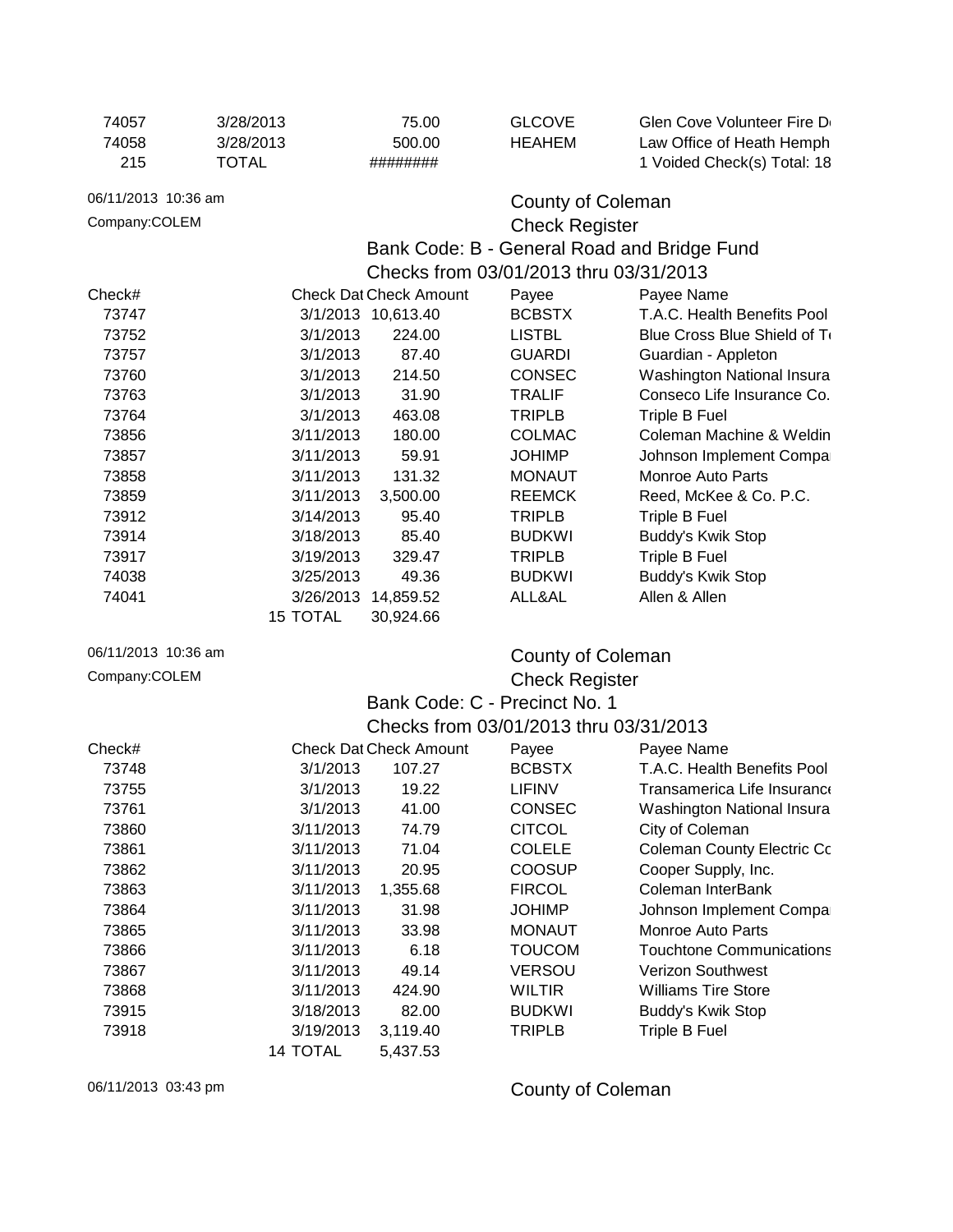Company:COLEM Company:COLEM Check Register

Bank Code: D - Precinct No. 2 Checks from 03/01/2013 thru 03/31/2013

| Check#              |           | <b>Check Dat Check Amount</b> | Payee                                  | Payee Name                           |  |
|---------------------|-----------|-------------------------------|----------------------------------------|--------------------------------------|--|
| 73749               | 3/1/2013  | 700.92                        | <b>BCBSTX</b>                          | T.A.C. Health Benefits Pool          |  |
| 73765               | 3/1/2013  | 2,926.10                      | <b>TRIPLB</b>                          | Triple B Fuel                        |  |
| 73869               | 3/11/2013 | 348.59                        | <b>AIRSOU</b>                          | Airgas Southwest                     |  |
| 73870               | 3/11/2013 | 156.00                        | <b>BABWEL</b>                          | <b>Baber Welding</b>                 |  |
| 73871               | 3/11/2013 | 128.50                        | <b>CITSAN</b>                          | City of Santa Anna                   |  |
| 73872               | 3/11/2013 | 32.12                         | <b>CCTELE</b>                          | <b>Coleman County Telephone</b>      |  |
| 73873               | 3/11/2013 | 425.89                        | <b>COOSUP</b>                          | Cooper Supply, Inc.                  |  |
| 73874               | 3/11/2013 | 184.13                        | <b>HIGBRO</b>                          | Higginbotham Bros True Va            |  |
| 73875               | 3/11/2013 | 5.18                          | <b>JOHIMP</b>                          | Johnson Implement Compa              |  |
| 73876               | 3/11/2013 | 1,951.68                      | <b>KIRSMI</b>                          | <b>KSM Exhange LLC</b>               |  |
| 73877               | 3/11/2013 | 318.11                        | <b>MCCEQU</b>                          | McCarty Equipment Co., Inc           |  |
| 73878               | 3/11/2013 | 127.00                        | <b>MIDAME</b>                          | Mid-American Research Ch             |  |
| 73879               | 3/11/2013 | 446.03                        | <b>MONAUT</b>                          | <b>Monroe Auto Parts</b>             |  |
| 73880               | 3/11/2013 | 157.45                        | <b>NAPPAR</b>                          | <b>NAPA Auto Parts</b>               |  |
| 73881               | 3/11/2013 | 1,874.81                      | <b>O'REIL</b>                          | <b>O'Reilly Auto Parts</b>           |  |
| 73882               | 3/11/2013 | 11.87                         | <b>SHOBAS</b>                          | Shoppin Basket                       |  |
| 73883               | 3/11/2013 | 2,500.00                      | <b>SKEWAL</b>                          | <b>Skeet Walker</b>                  |  |
| 73884               | 3/11/2013 | 42.00                         | <b>TIRSHO</b>                          | The Tire Shop                        |  |
| 73885               | 3/11/2013 | 1,275.82                      | VULMAT                                 | <b>Vulcan Construction Materia</b>   |  |
| 73886               | 3/11/2013 | 118.57                        | <b>WARCAT</b>                          | Warren CAT                           |  |
| 73985               | 3/22/2013 | 4,745.18                      | <b>TRIPLB</b>                          | <b>Triple B Fuel</b>                 |  |
| 74022               | 3/25/2013 | 34.12                         | <b>AIRSOU</b>                          | Airgas Southwest                     |  |
| 74023               | 3/25/2013 | 411.65                        | <b>ASCO</b>                            | Associated Supply Compan             |  |
| 74024               | 3/25/2013 | 263.64                        | <b>KIRSMI</b>                          | <b>KSM Exhange LLC</b>               |  |
| 74025               | 3/25/2013 | 191.91                        | WTU                                    | West Texas Utilities Compa           |  |
| 74026               | 3/25/2013 | 175.00                        | <b>WTCOUJ</b>                          | <b>West Texas County Judges</b>      |  |
|                     | 26 TOTAL  | 19,552.27                     |                                        |                                      |  |
| 06/11/2013 03:43 pm |           |                               | County of Coleman                      |                                      |  |
| Company:COLEM       |           |                               |                                        |                                      |  |
|                     |           |                               | <b>Check Register</b>                  |                                      |  |
|                     |           |                               | Bank Code: E - Precinct No. 3          |                                      |  |
|                     |           |                               | Checks from 03/01/2013 thru 03/31/2013 |                                      |  |
| Check#              |           | <b>Check Dat Check Amount</b> | Payee                                  | Payee Name                           |  |
| 73750               | 3/1/2013  | 210.88                        | <b>BCBSTX</b>                          | T.A.C. Health Benefits Pool          |  |
| 73762               | 3/1/2013  | 76.70                         | <b>CONSEC</b>                          | Washington National Insura           |  |
| 73887               | 3/11/2013 | 1,830.61                      | <b>CATFIN</b>                          | <b>Caterpillar Financial Service</b> |  |
| 73888               | 3/11/2013 | 34.22                         | <b>COLELE</b>                          | <b>Coleman County Electric Co</b>    |  |
| 73889               | 3/11/2013 | 23.42                         | <b>COLWAT</b>                          | <b>Coleman County Special Uti</b>    |  |
| 73890               | 3/11/2013 | 23.15                         | <b>CCTELE</b>                          | <b>Coleman County Telephone</b>      |  |
| 73891               | 3/11/2013 | 60.96                         | <b>DUNDIS</b>                          | Trashaway/Duncan #691                |  |
| 73892               | 3/11/2013 | 1,936.68                      | <b>FIRCOL</b>                          | Coleman InterBank                    |  |
| 73893               | 3/11/2013 | 87.94                         | <b>COOSUP</b>                          | Cooper Supply, Inc.                  |  |
| 73894               | 3/11/2013 | 126.00                        | <b>MORAUT</b>                          | <b>Roger Morris</b>                  |  |
| 73895               | 3/11/2013 | 141.80                        | <b>O'REIL</b>                          | O'Reilly Auto Parts                  |  |
| 73896               | 3/11/2013 | 99.00                         | <b>SCHDIS</b>                          | Schneider Distributing Co., I        |  |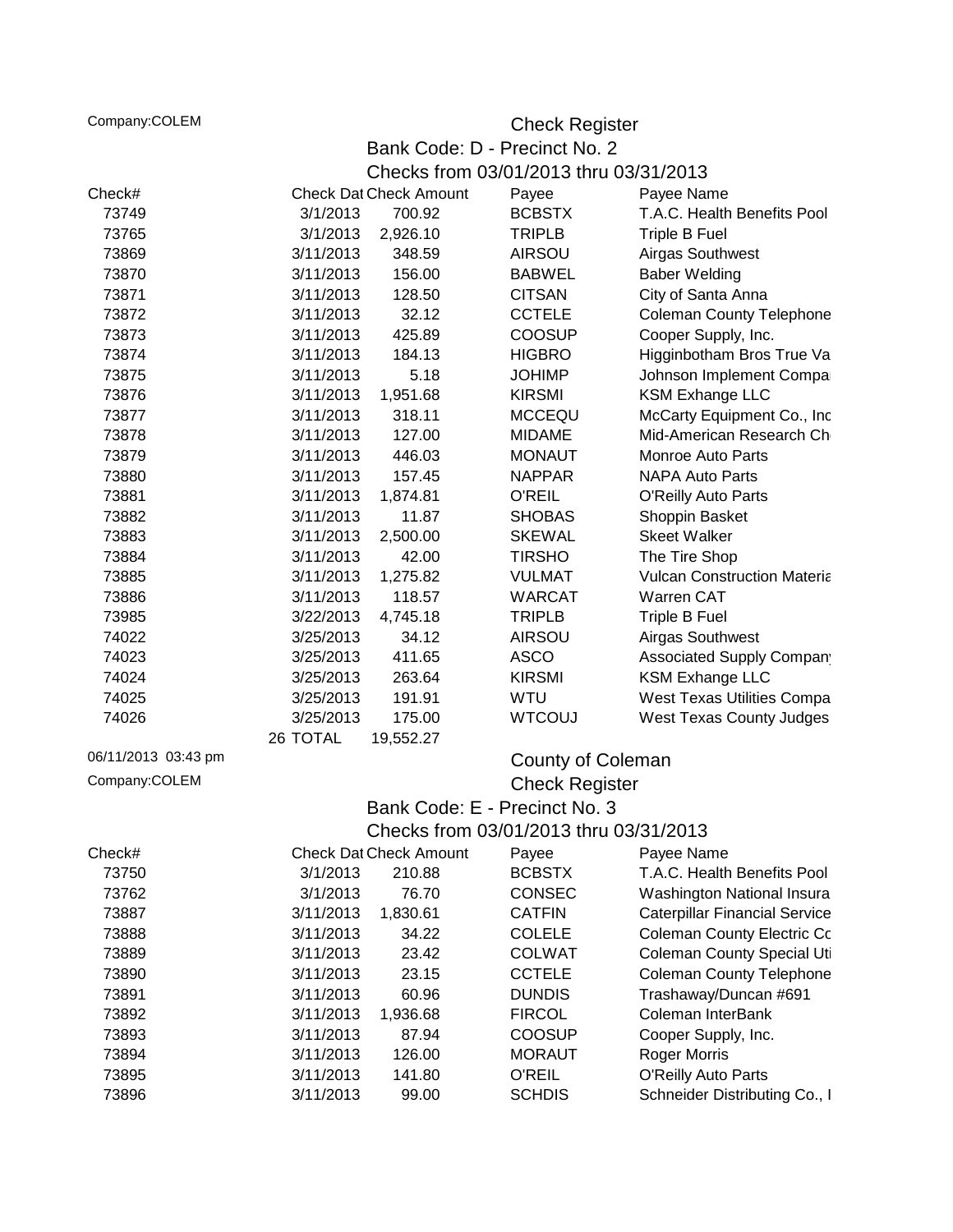| 73897               | 3/11/2013       | 519.05                        | <b>WILTIR</b>                          | <b>Williams Tire Store</b>           |
|---------------------|-----------------|-------------------------------|----------------------------------------|--------------------------------------|
| 73919               | 3/19/2013       | 2,958.03                      | <b>TRIPLB</b>                          | <b>Triple B Fuel</b>                 |
| 74027               | 3/25/2013       | 6,960.00                      | <b>CCRAUT</b>                          | <b>Central Colorado River</b>        |
| 74028               | 3/25/2013       | 1,520.00                      | <b>JERALL</b>                          | Jerry Allen                          |
|                     | <b>16 TOTAL</b> | 16,608.44                     |                                        |                                      |
| 06/11/2013 03:43 pm |                 |                               | <b>County of Coleman</b>               |                                      |
| Company:COLEM       |                 |                               | <b>Check Register</b>                  |                                      |
|                     |                 |                               | Bank Code: F - Precinct No. 4          |                                      |
|                     |                 |                               | Checks from 03/01/2013 thru 03/31/2013 |                                      |
| Check#              |                 | <b>Check Dat Check Amount</b> | Payee                                  | Payee Name                           |
| 73751               | 3/1/2013        | 42.34                         | <b>BCBSTX</b>                          | T.A.C. Health Benefits Pool          |
| 73758               | 3/1/2013        | 89.95                         | <b>GUARDI</b>                          | Guardian - Appleton                  |
| 73766               | 3/1/2013        | 420.21                        | <b>TRIPLB</b>                          | <b>Triple B Fuel</b>                 |
| 73898               | 3/11/2013       | 80.78                         | <b>ABISAL</b>                          | Abilene Sales Inc.                   |
| 73899               | 3/11/2013       | 323.64                        | <b>BIGSTA</b>                          | <b>Big State Industrial Supply</b>   |
| 73900               | 3/11/2013       | 1,626.41                      | <b>CATFIN</b>                          | <b>Caterpillar Financial Service</b> |
| 73901               | 3/11/2013       | 89.29                         | <b>COLELE</b>                          | <b>Coleman County Electric Co</b>    |
| 73902               | 3/11/2013       | 21.61                         | <b>COLWAT</b>                          | <b>Coleman County Special Uti</b>    |
| 73903               | 3/11/2013       | 16.58                         | COOSUP                                 | Cooper Supply, Inc.                  |
| 73904               | 3/11/2013       | 2,646.57                      | <b>MILDIR</b>                          | Miller Dirt Work                     |
| 73905               | 3/11/2013       | 2.99                          | <b>TOUCOM</b>                          | <b>Touchtone Communications</b>      |
| 73906               | 3/11/2013       | 107.59                        | <b>WARCAT</b>                          | Warren CAT                           |
| 73907               | 3/11/2013       | 78.70                         | <b>WILTIR</b>                          | <b>Williams Tire Store</b>           |
| 73913               | 3/14/2013       | 786.42                        | <b>TRIPLB</b>                          | <b>Triple B Fuel</b>                 |
| 73916               | 3/18/2013       | 65.04                         | <b>BUDKWI</b>                          | Buddy's Kwik Stop                    |
| 73920               | 3/19/2013       | 292.65                        | <b>TRIPLB</b>                          | Triple B Fuel                        |
| 74029               | 3/25/2013       | 539.42                        | <b>CATFIN</b>                          | <b>Caterpillar Financial Service</b> |
| 74030               | 3/25/2013       | 1,692.62                      | <b>CONENG</b>                          | <b>Contech Engineered Solutio</b>    |
| 74031               | 3/25/2013       | 150.97                        | <b>MIDAME</b>                          | Mid-American Research Ch             |
| 74032               | 3/25/2013       | 987.28                        | <b>MILDIR</b>                          | Miller Dirt Work                     |
| 74033               | 3/25/2013       | 3,000.00                      | <b>BRUPIT</b>                          | <b>Bruce Pittard</b>                 |
| 74034               | 3/25/2013       | 44.38                         | <b>VERSOU</b>                          | <b>Verizon Southwest</b>             |
| 74035               | 3/25/2013       | 175.00                        | <b>WTCOUJ</b>                          | <b>West Texas County Judges</b>      |
| 74039               | 3/25/2013       | 94.91                         | <b>BUDKWI</b>                          | Buddy's Kwik Stop                    |
|                     | 24 TOTAL        | 13,375.35                     |                                        |                                      |
|                     |                 |                               |                                        |                                      |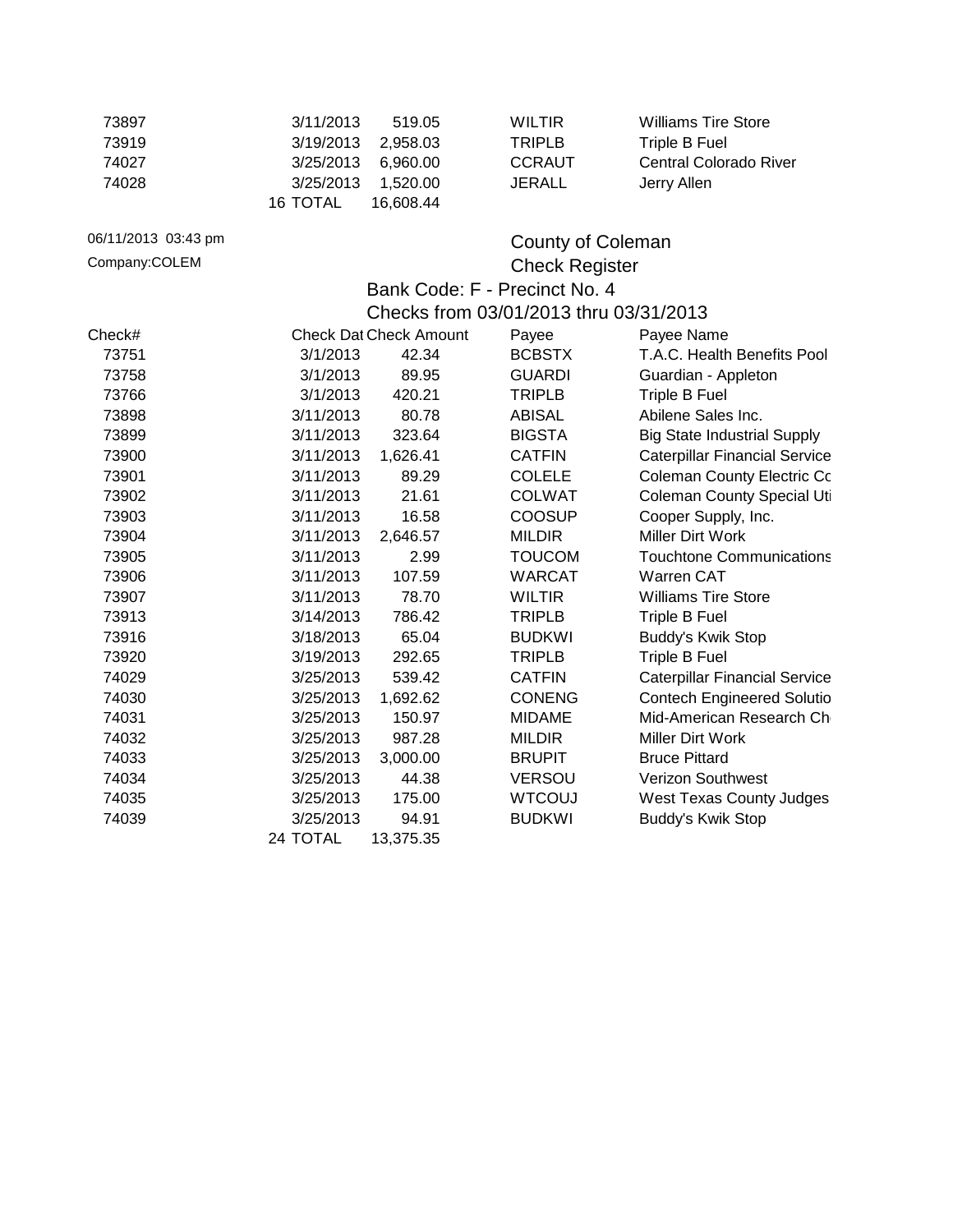Page 1

C Clear/Void

e Company

nce Co.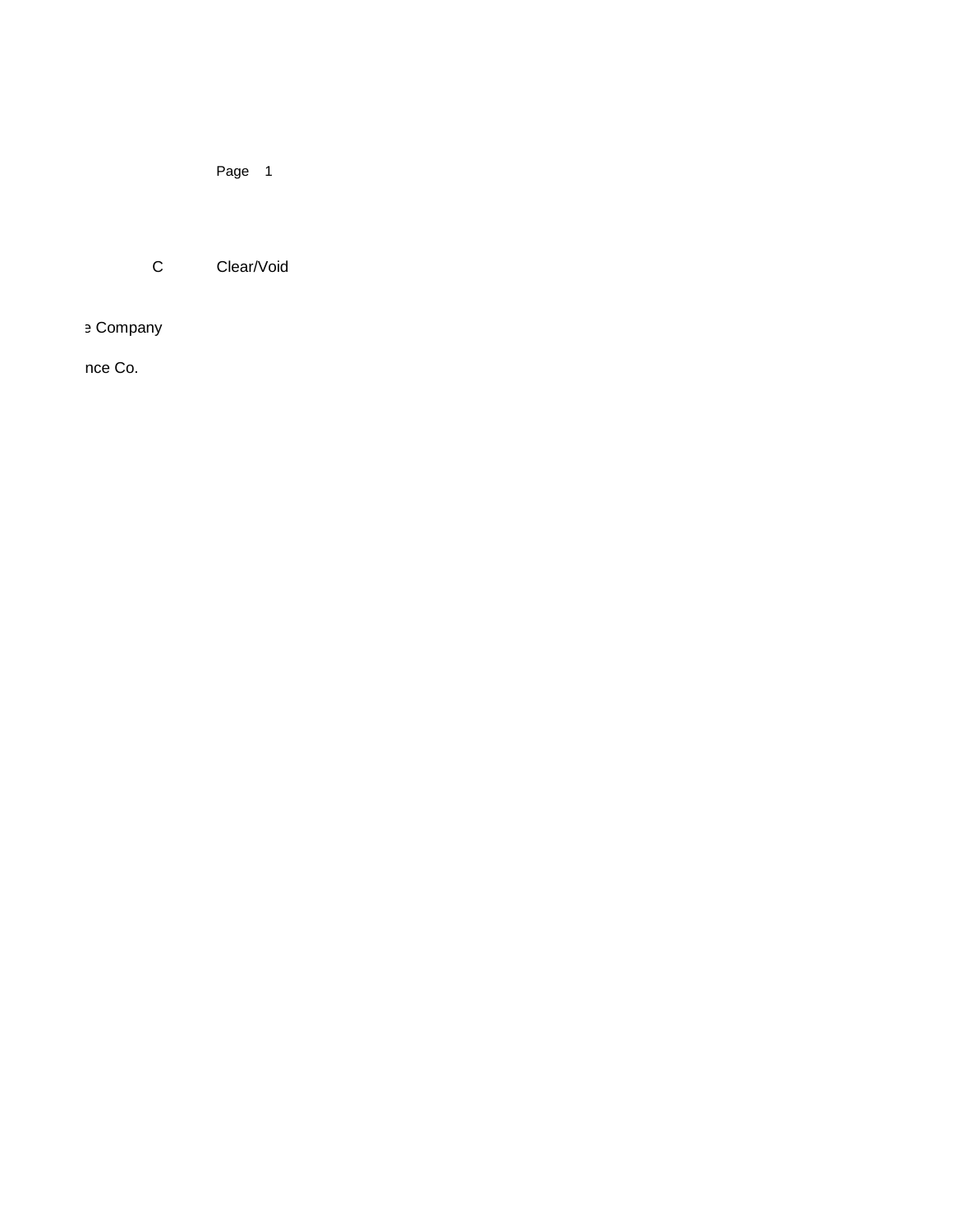Page 2

C Clear/Void

lue

**Tuck**  $m$ pany County Judge Education Fund  $\blacksquare$ cations artment wells Fargo Financial Leasing It Fd. isal enter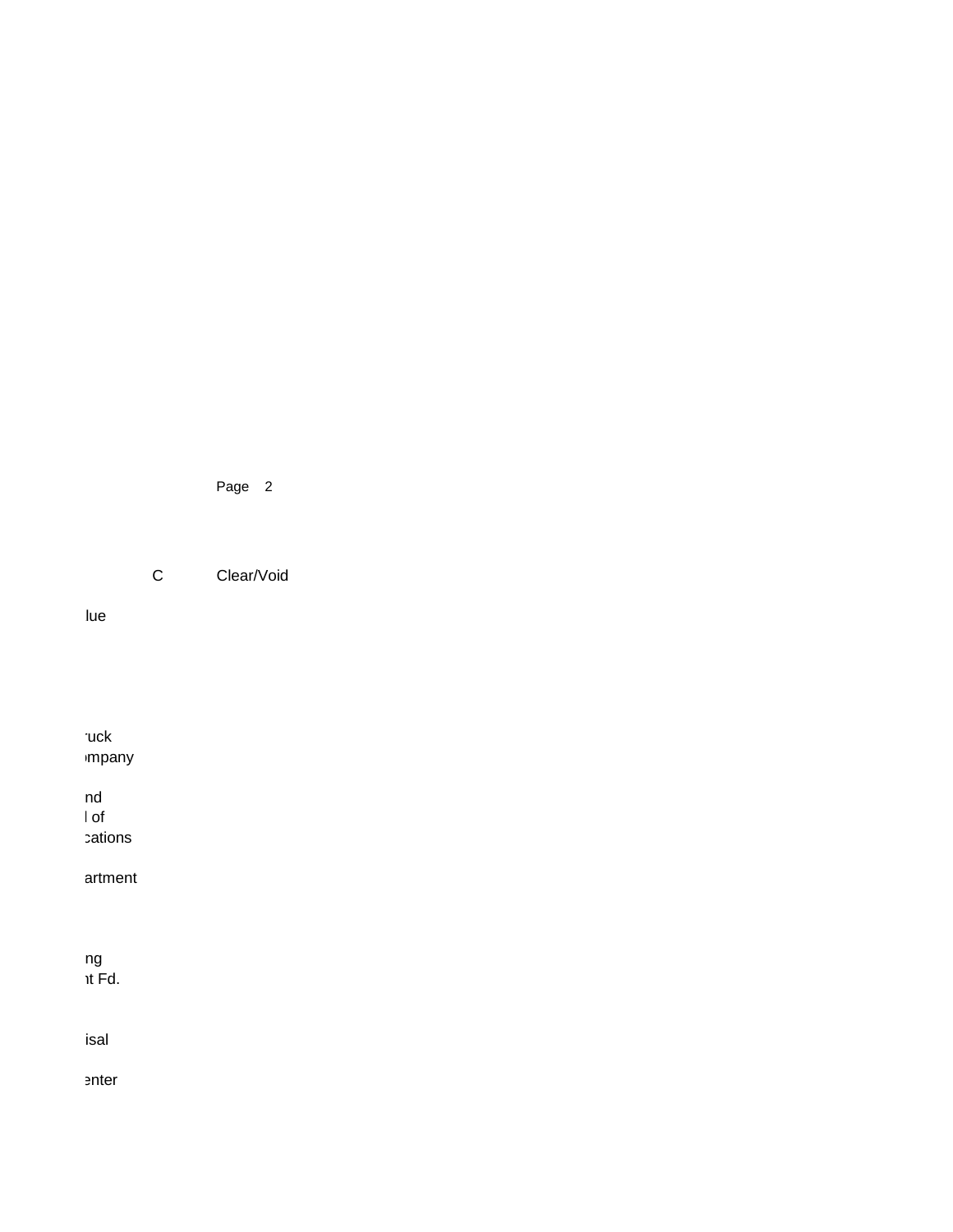artment

Page 3

C Clear/Void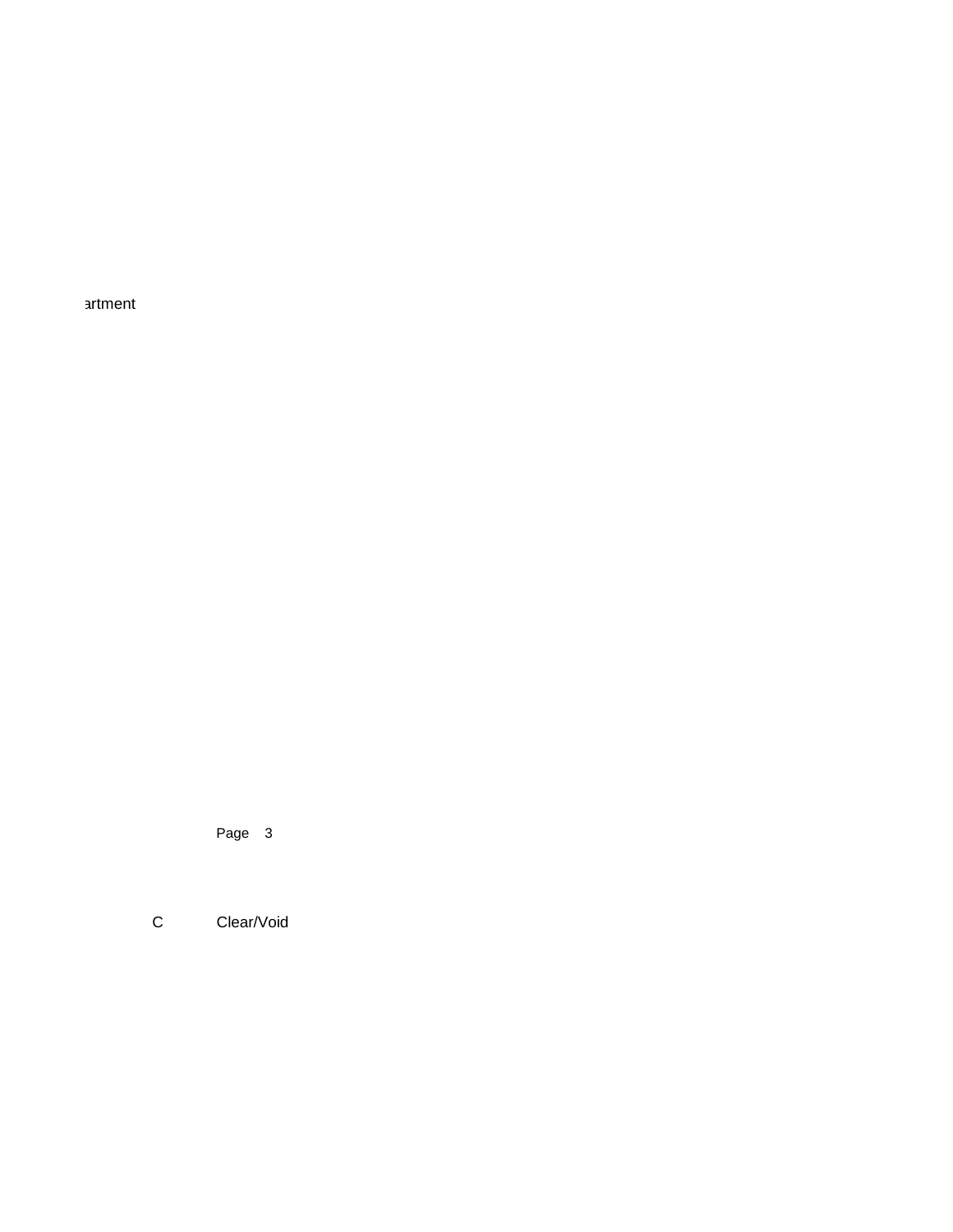$LLC$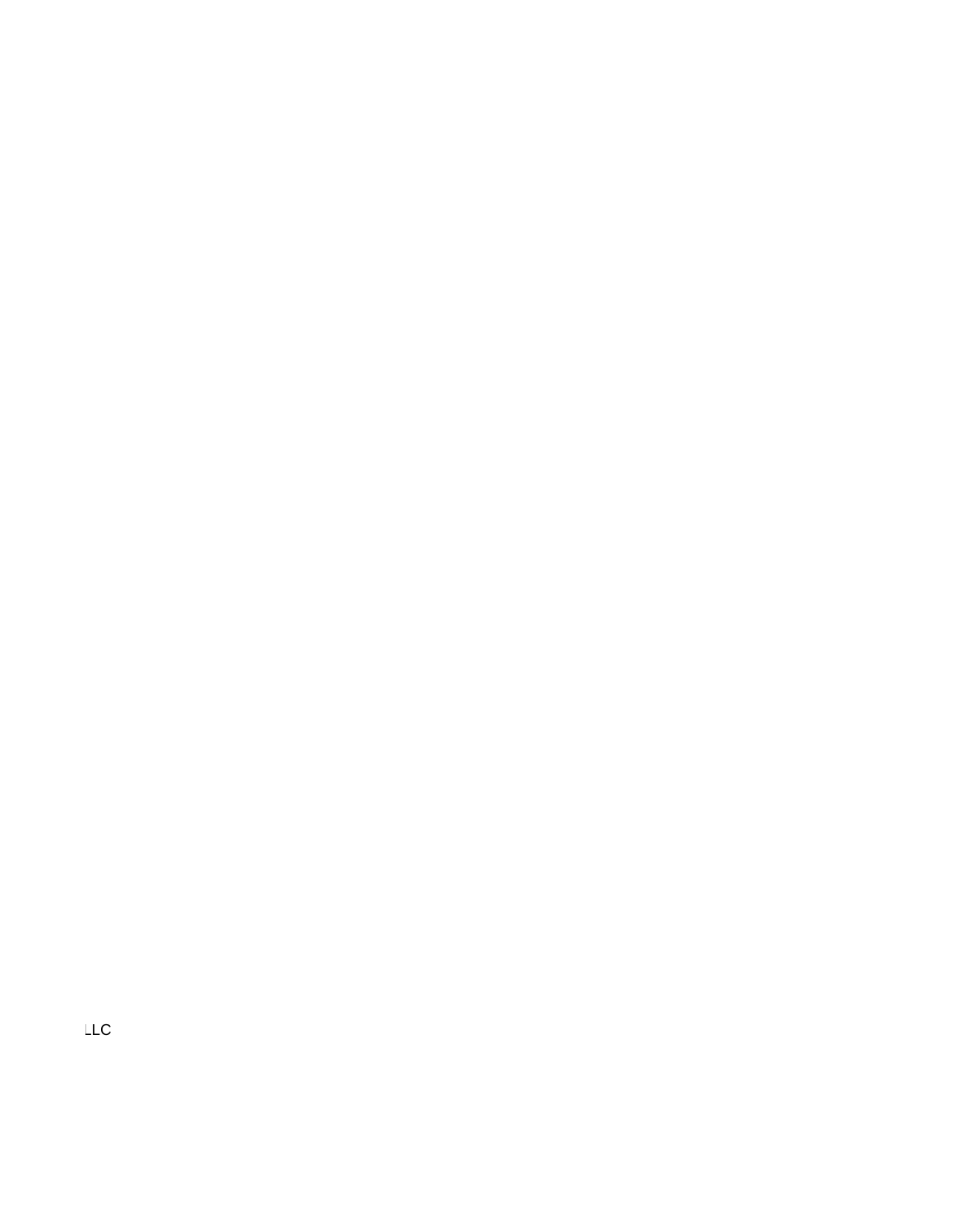Page 4

C Clear/Void

Touchtone Communications

| miner's Offi<br>ies<br>V<br>reservation | ###### |
|-----------------------------------------|--------|
| er, Inc.                                |        |
| S                                       |        |
| Ŷ.                                      |        |
|                                         |        |
| bc<br>ion                               |        |
| ation                                   |        |
| Dept                                    |        |
| it.                                     |        |

 $ent$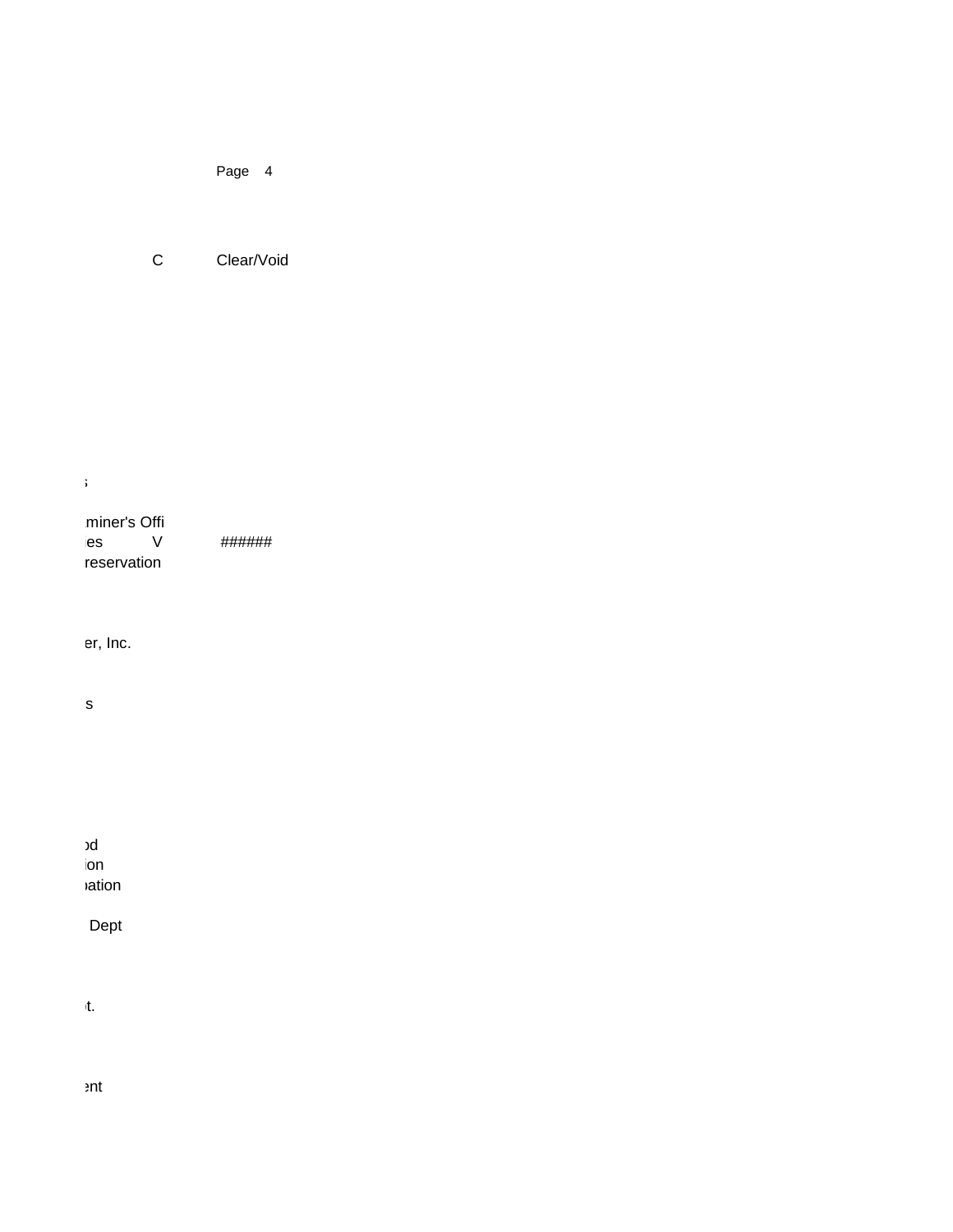Glen Cover Cover Fire Dept. Law Office of Heath Hemphill PC  $10.00$ 

exas

nce Co.

Coleman Machine & Welding g<br>ny

C

External Bloom Company mana Insurance Co.

op.

ny

Touchtone Communications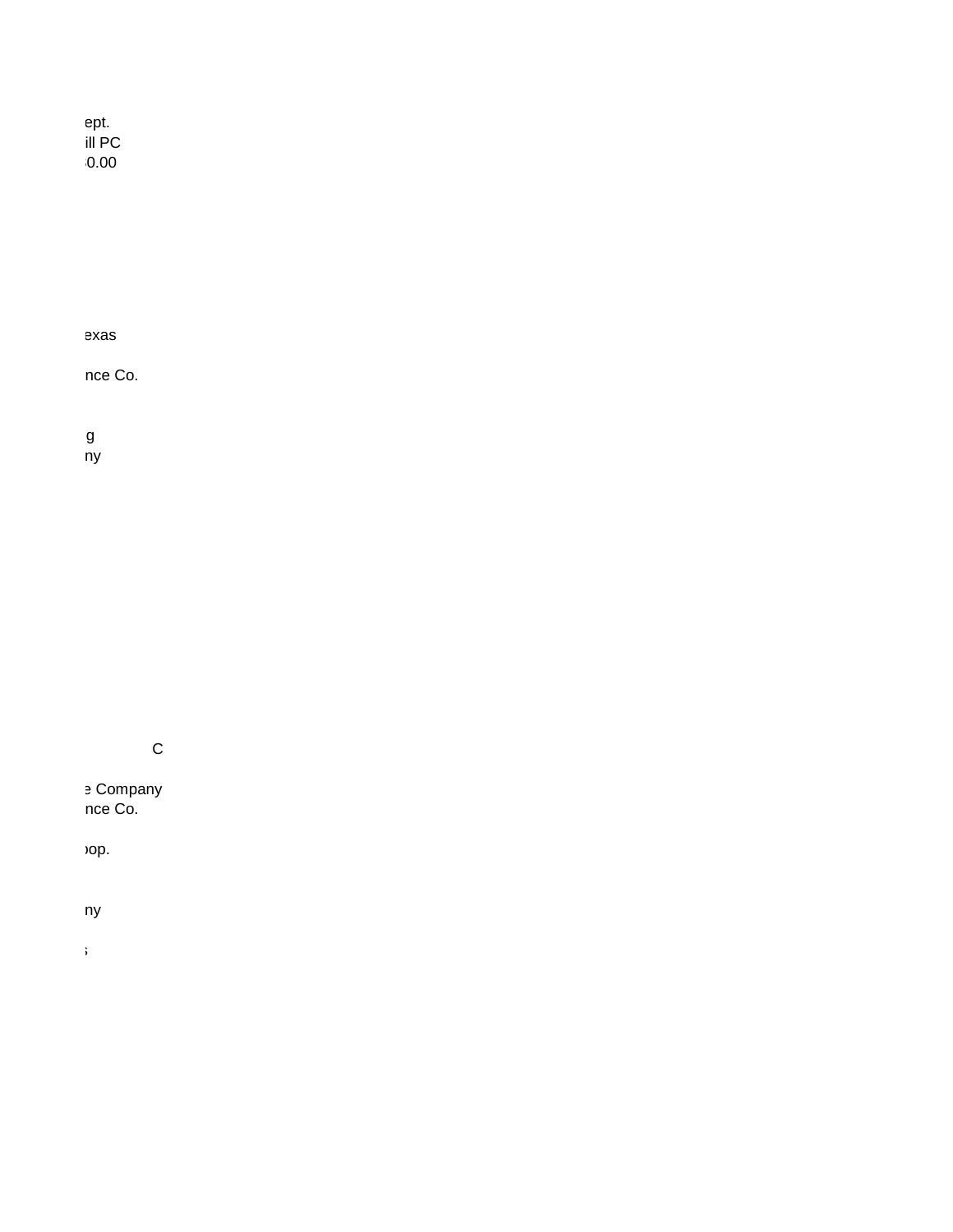C

 $\cdot$  Coop.

lue Johnson Implement Company

McCarty Equipment Co., Inc.

emical

 $\lambda$ ls LP

y Inc.

west Texas Utilities Company and

C

nce Co.  $S$  Corp. op. ility District  $C$ oop.

 $\ln c$ .